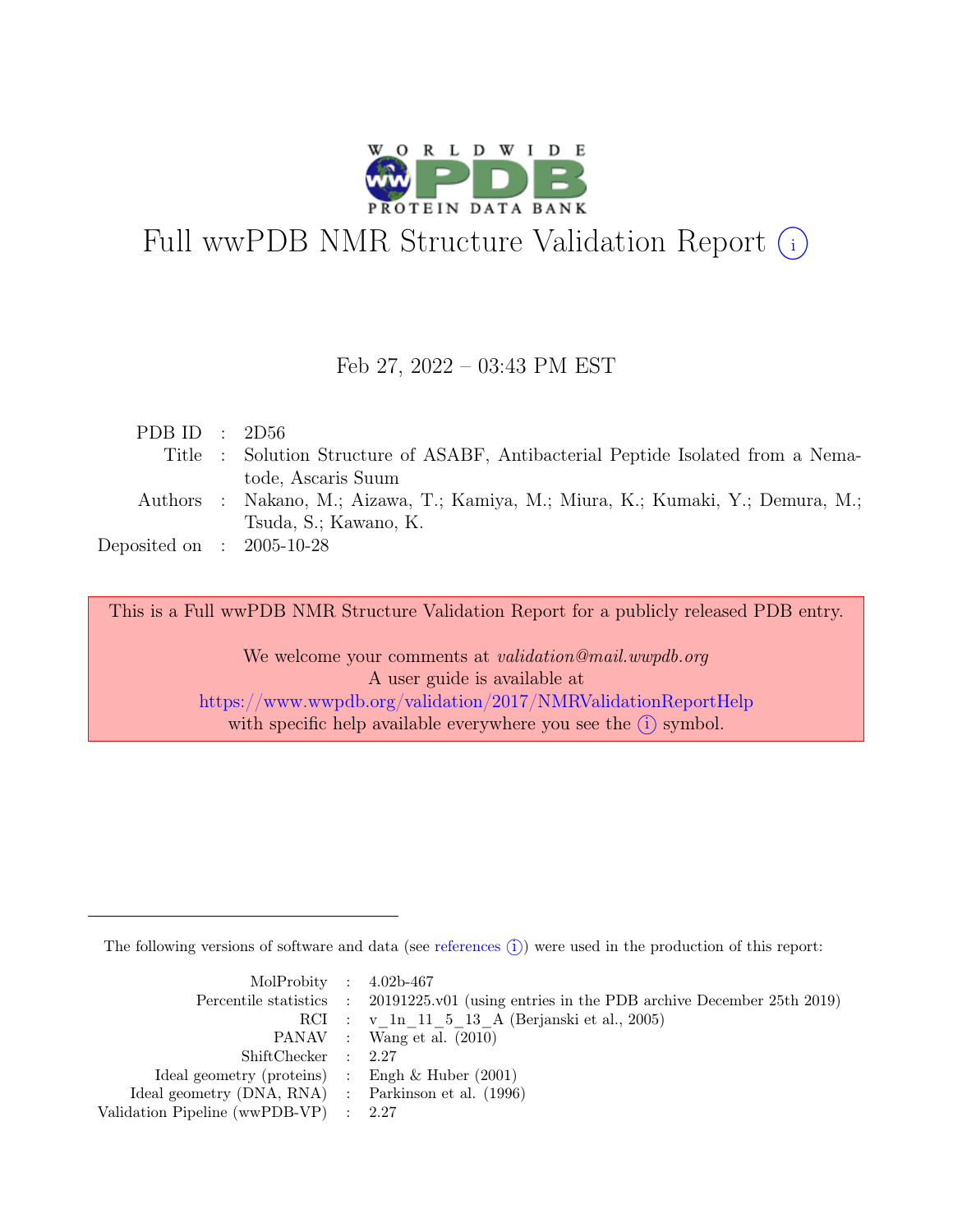# 1 Overall quality at a glance  $(i)$

The following experimental techniques were used to determine the structure: SOLUTION NMR

The overall completeness of chemical shifts assignment was not calculated.

Percentile scores (ranging between 0-100) for global validation metrics of the entry are shown in the following graphic. The table shows the number of entries on which the scores are based.



| Metric.               | Whole archive<br>$(\#Entries)$ | NMR archive<br>$(\#Entries)$ |  |
|-----------------------|--------------------------------|------------------------------|--|
|                       |                                |                              |  |
| Clashscore            | 158937                         | 12864                        |  |
| Ramachandran outliers | 154571                         | 11451                        |  |
| Sidechain outliers    | 154315                         | 11428                        |  |

The table below summarises the geometric issues observed across the polymeric chains and their fit to the experimental data. The red, orange, yellow and green segments indicate the fraction of residues that contain outliers for  $>=$  3, 2, 1 and 0 types of geometric quality criteria. A cyan segment indicates the fraction of residues that are not part of the well-defined cores, and a grey segment represents the fraction of residues that are not modelled. The numeric value for each fraction is indicated below the corresponding segment, with a dot representing fractions  $\langle=5\%$ 

| ${\rm Chain}$ | Length   | Quality of chain |     |     |  |
|---------------|----------|------------------|-----|-----|--|
|               |          |                  |     |     |  |
|               | c٥<br>ಀಀ | 42%              | 23% | 34% |  |

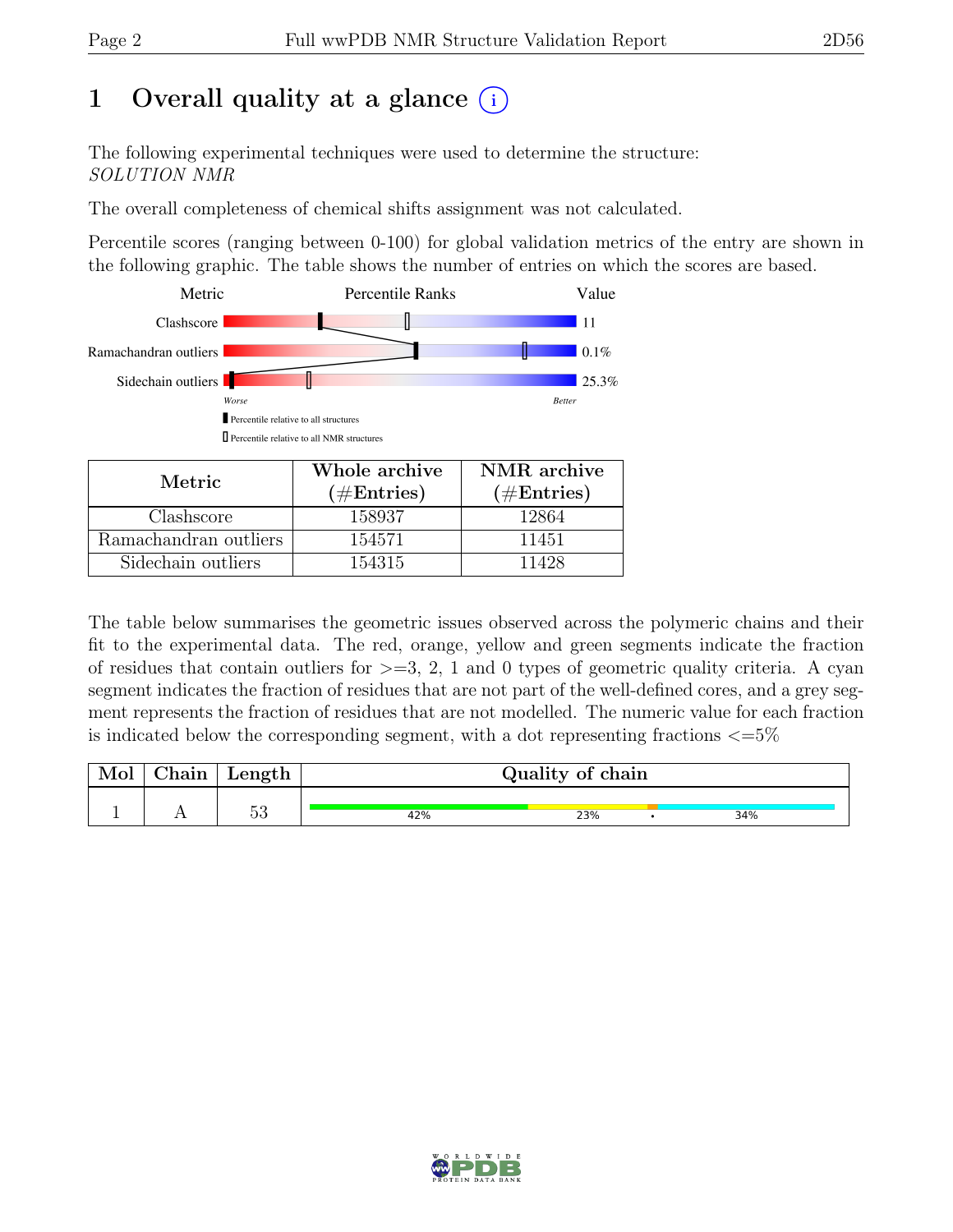# 2 Ensemble composition and analysis  $(i)$

This entry contains 20 models. Model 18 is the overall representative, medoid model (most similar to other models). The authors have identified model 1 as representative, based on the following criterion: lowest energy.

The following residues are included in the computation of the global validation metrics.

| Well-defined (core) protein residues                                                                   |                  |      |  |  |  |
|--------------------------------------------------------------------------------------------------------|------------------|------|--|--|--|
| $\vert$ Backbone RMSD $\overline{A}$ $\vert$ Medoid model<br>Well-defined core   Residue range (total) |                  |      |  |  |  |
|                                                                                                        | A:17-A:51 $(35)$ | 0.37 |  |  |  |

Ill-defined regions of proteins are excluded from the global statistics.

Ligands and non-protein polymers are included in the analysis.

The models can be grouped into 4 clusters and 1 single-model cluster was found.

| Cluster number        | Models                   |
|-----------------------|--------------------------|
|                       | 2, 3, 4, 8, 14, 16, 17   |
|                       | 6, 9, 10, 12, 15, 18, 20 |
|                       | 5, 7, 13                 |
|                       | 1, 19                    |
| Single-model clusters |                          |

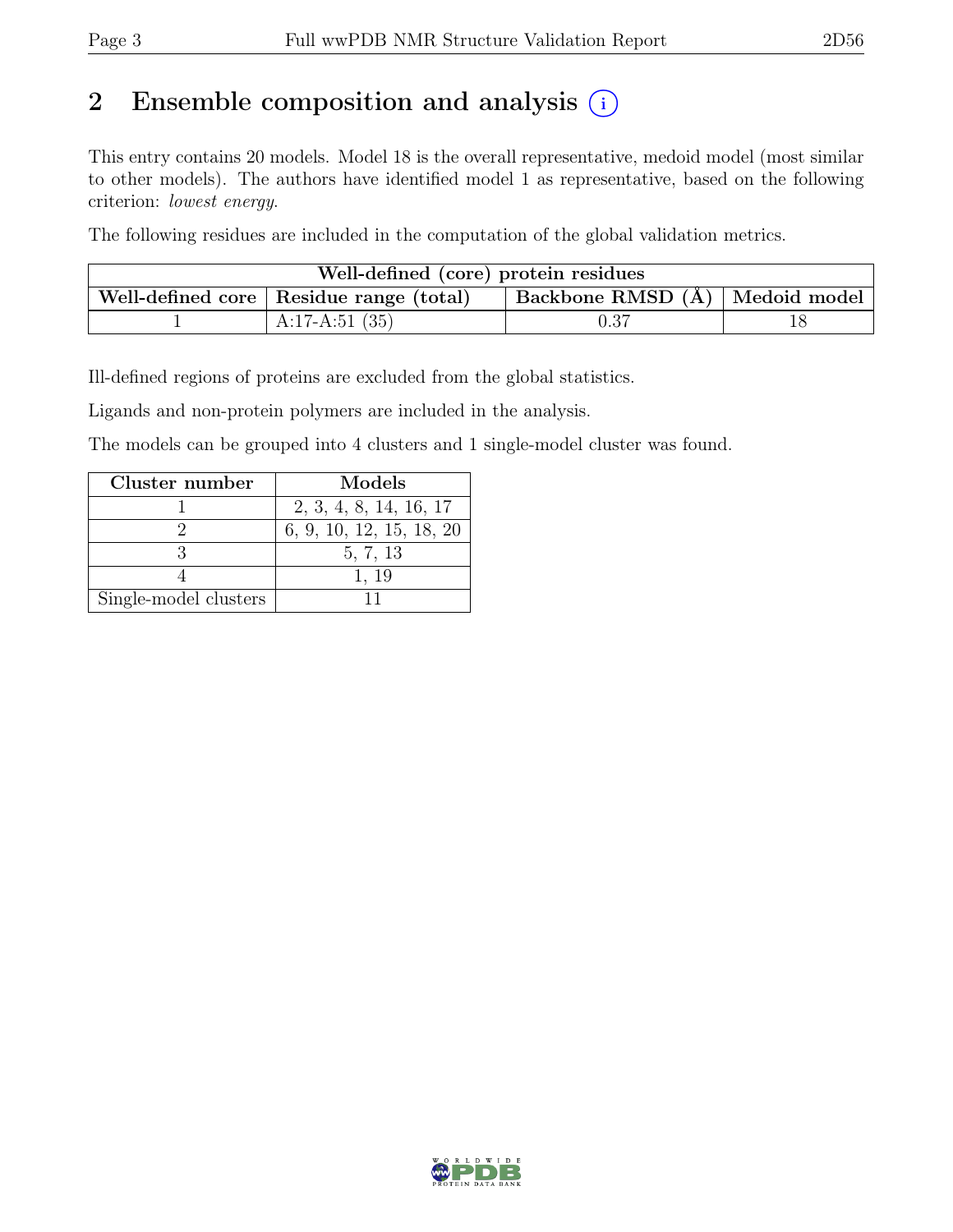# 3 Entry composition  $(i)$

There is only 1 type of molecule in this entry. The entry contains 754 atoms, of which 371 are hydrogens and 0 are deuteriums.

• Molecule 1 is a protein called ASABF.

| Mol | Chain   Residues | $\rm{Atoms}$   |         |   |    | Trace |  |
|-----|------------------|----------------|---------|---|----|-------|--|
|     |                  | $_{\rm Total}$ |         | H |    |       |  |
|     | 53               | 754            | 226 371 |   | 76 |       |  |

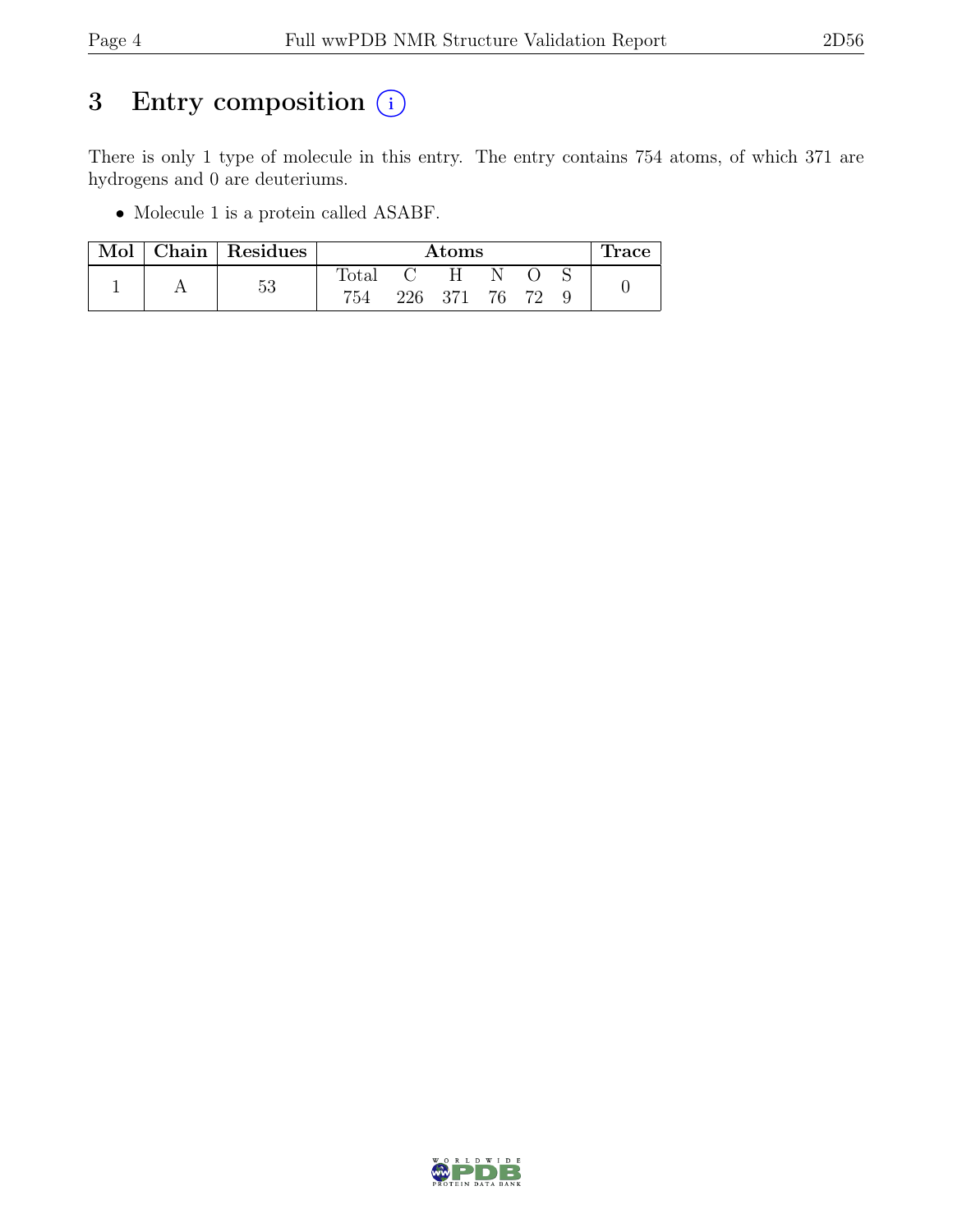# 4 Residue-property plots (i)

## <span id="page-4-0"></span>4.1 Average score per residue in the NMR ensemble

These plots are provided for all protein, RNA, DNA and oligosaccharide chains in the entry. The first graphic is the same as shown in the summary in section 1 of this report. The second graphic shows the sequence where residues are colour-coded according to the number of geometric quality criteria for which they contain at least one outlier:  $green = 0$ ,  $yellow = 1$ ,  $orange = 2$  and  $red =$ 3 or more. Stretches of 2 or more consecutive residues without any outliers are shown as green connectors. Residues which are classified as ill-defined in the NMR ensemble, are shown in cyan with an underline colour-coded according to the previous scheme. Residues which were present in the experimental sample, but not modelled in the final structure are shown in grey.

• Molecule 1: ASABF



## 4.2 Scores per residue for each member of the ensemble

Colouring as in section [4.1](#page-4-0) above.

### 4.2.1 Score per residue for model 1

• Molecule 1: ASABF



### 4.2.2 Score per residue for model 2



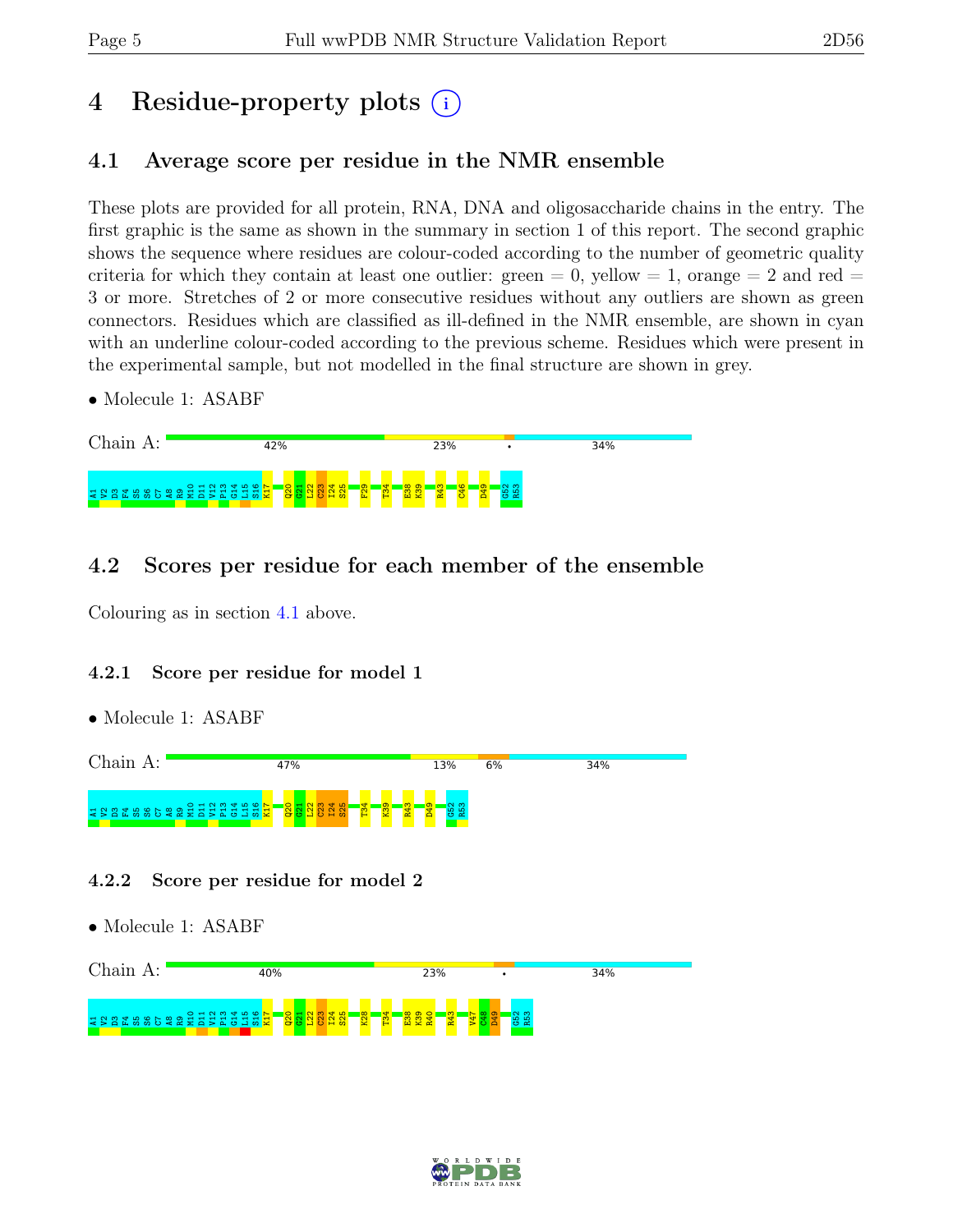#### 4.2.3 Score per residue for model 3

• Molecule 1: ASABF



#### 4.2.4 Score per residue for model 4

• Molecule 1: ASABF



#### 4.2.5 Score per residue for model 5

• Molecule 1: ASABF

| 42%                                                                                                                                                               | 21%                                                   | 34% |
|-------------------------------------------------------------------------------------------------------------------------------------------------------------------|-------------------------------------------------------|-----|
| $O + N$ $M$ $M$ $M$ $D$ $N$<br>$\overline{\bullet}$ $\overline{\bullet}$<br>ம<br>$\sim$ $\sim$<br>$\overline{\phantom{a}}$<br>$\mathbf{a}$ :<br><u>ង ខ ដ</u><br>m | ന<br>ி<br>$\infty$<br>'ന'<br>$\circ$<br>₩<br><b>P</b> |     |

### 4.2.6 Score per residue for model 6

• Molecule 1: ASABF



### 4.2.7 Score per residue for model 7



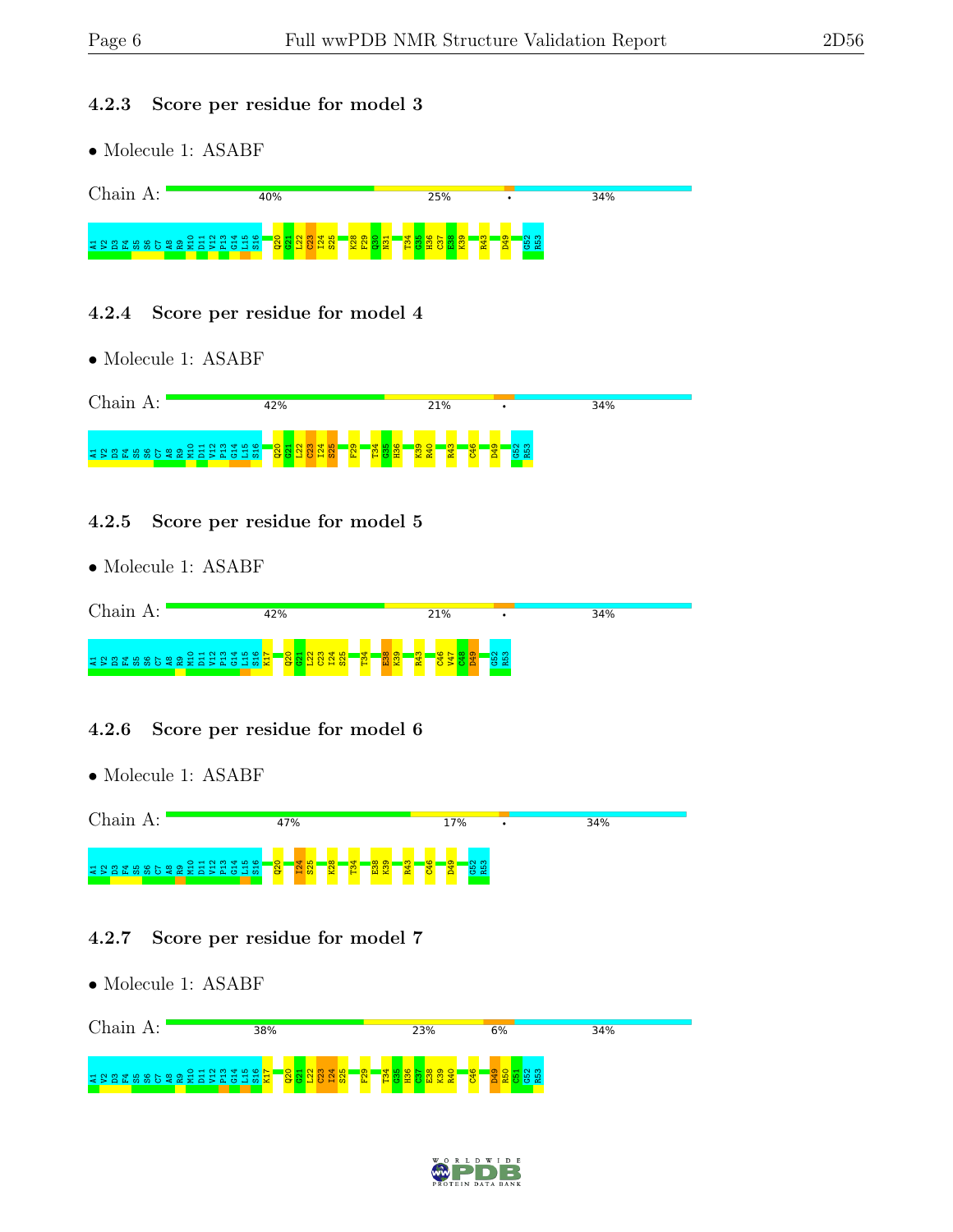#### 4.2.8 Score per residue for model 8

• Molecule 1: ASABF



#### 4.2.9 Score per residue for model 9

• Molecule 1: ASABF



#### 4.2.10 Score per residue for model 10

• Molecule 1: ASABF

| Chain<br>А: | 42%                                                                 | 19%      | 6%       | 34% |
|-------------|---------------------------------------------------------------------|----------|----------|-----|
|             | OHNM400 <mark>N</mark><br>$\circ$<br>- 35 <u>28 39 2</u><br>Ð<br>òà | <b>O</b> | ര ത<br>െ |     |

#### 4.2.11 Score per residue for model 11

• Molecule 1: ASABF



#### 4.2.12 Score per residue for model 12



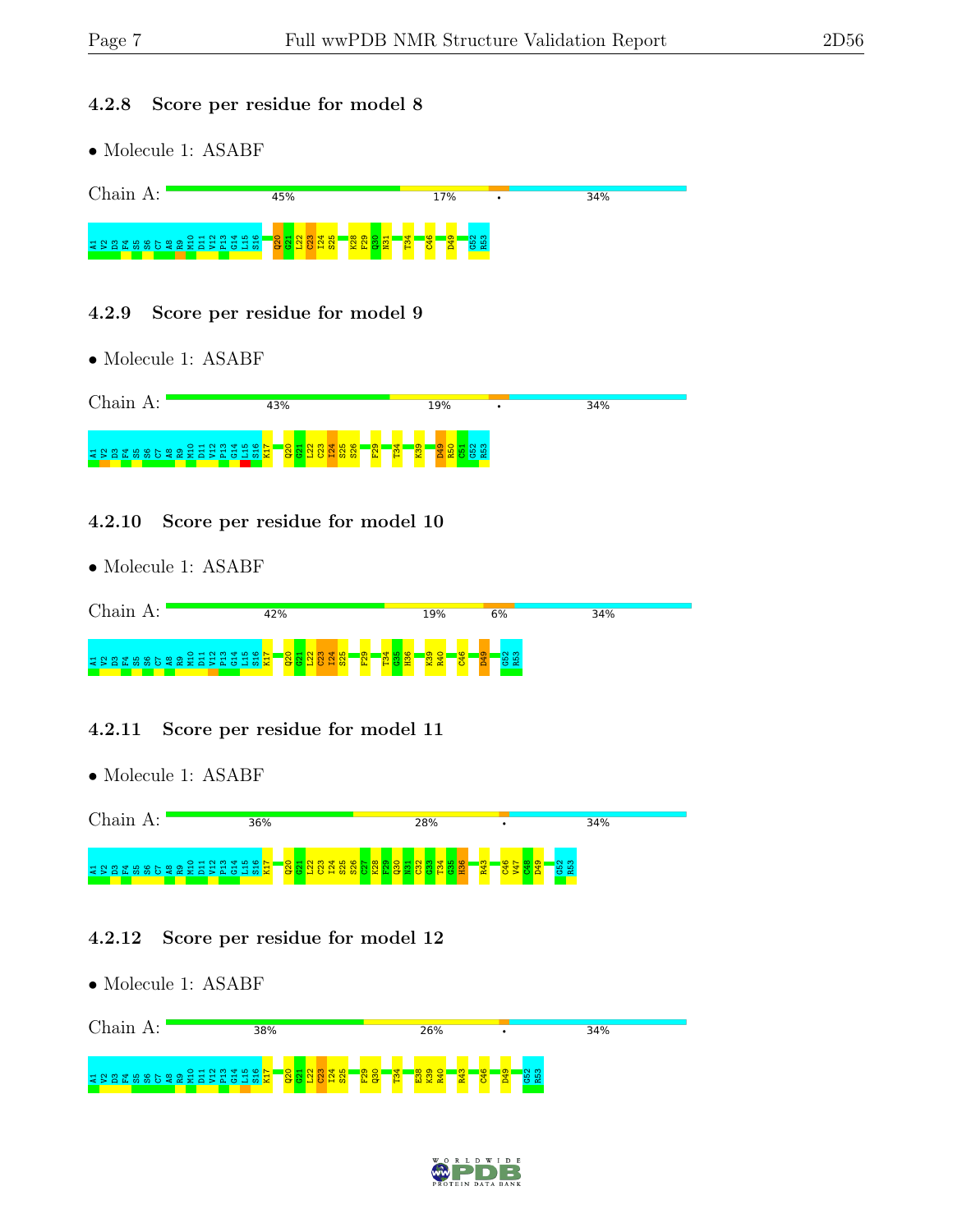#### 4.2.13 Score per residue for model 13

• Molecule 1: ASABF



#### 4.2.14 Score per residue for model 14

• Molecule 1: ASABF



#### 4.2.15 Score per residue for model 15

• Molecule 1: ASABF

| Chain)<br>$\Delta$ . | 43%                                                                                               | 19% | 34% |
|----------------------|---------------------------------------------------------------------------------------------------|-----|-----|
|                      | O H N M H Q N<br>$  \overline{\mathbb{Q}}  $<br><b>SC</b><br><b>C</b><br>-<br>ESESHEE<br>$\omega$ | ത   |     |

### 4.2.16 Score per residue for model 16

• Molecule 1: ASABF



### 4.2.17 Score per residue for model 17



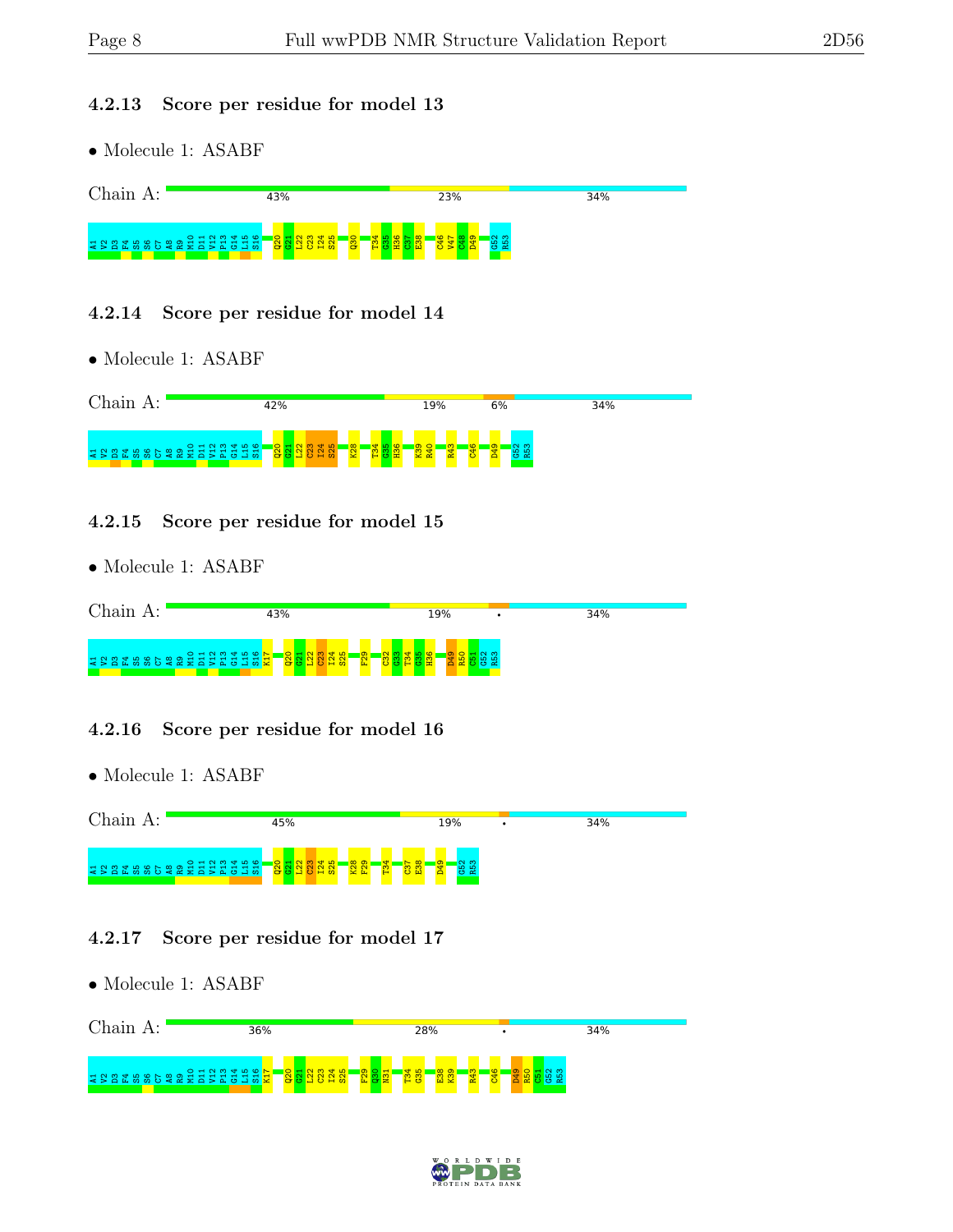#### 4.2.18 Score per residue for model 18 (medoid)

• Molecule 1: ASABF



#### 4.2.19 Score per residue for model 19

• Molecule 1: ASABF

| Chain<br>А:                                | 42%                                                               | 19%      | 34%<br>6% |  |
|--------------------------------------------|-------------------------------------------------------------------|----------|-----------|--|
| A H W W Q R R Z Q D H Q H<br>$\leq$ $\geq$ | $\frac{8}{8}$<br>$\sim$<br>₩<br>18<br>o o<br>H <sub>0</sub><br>ப∾ | စာ့<br>ക | ത         |  |

#### 4.2.20 Score per residue for model 20

| Chain)<br>д.                               | 43%                                | 19%                                                     | 34% |
|--------------------------------------------|------------------------------------|---------------------------------------------------------|-----|
| $O + N$ $M$ $N$ $M$ $M$<br>. ਜ ਜ ਜ<br>∖ τΩ | $\circ$<br>A<br>H<br>$\omega$<br>ಲ | ு<br><u>ုထ</u><br><u>, co z</u><br><u>တ္</u><br>ы<br>×. |     |

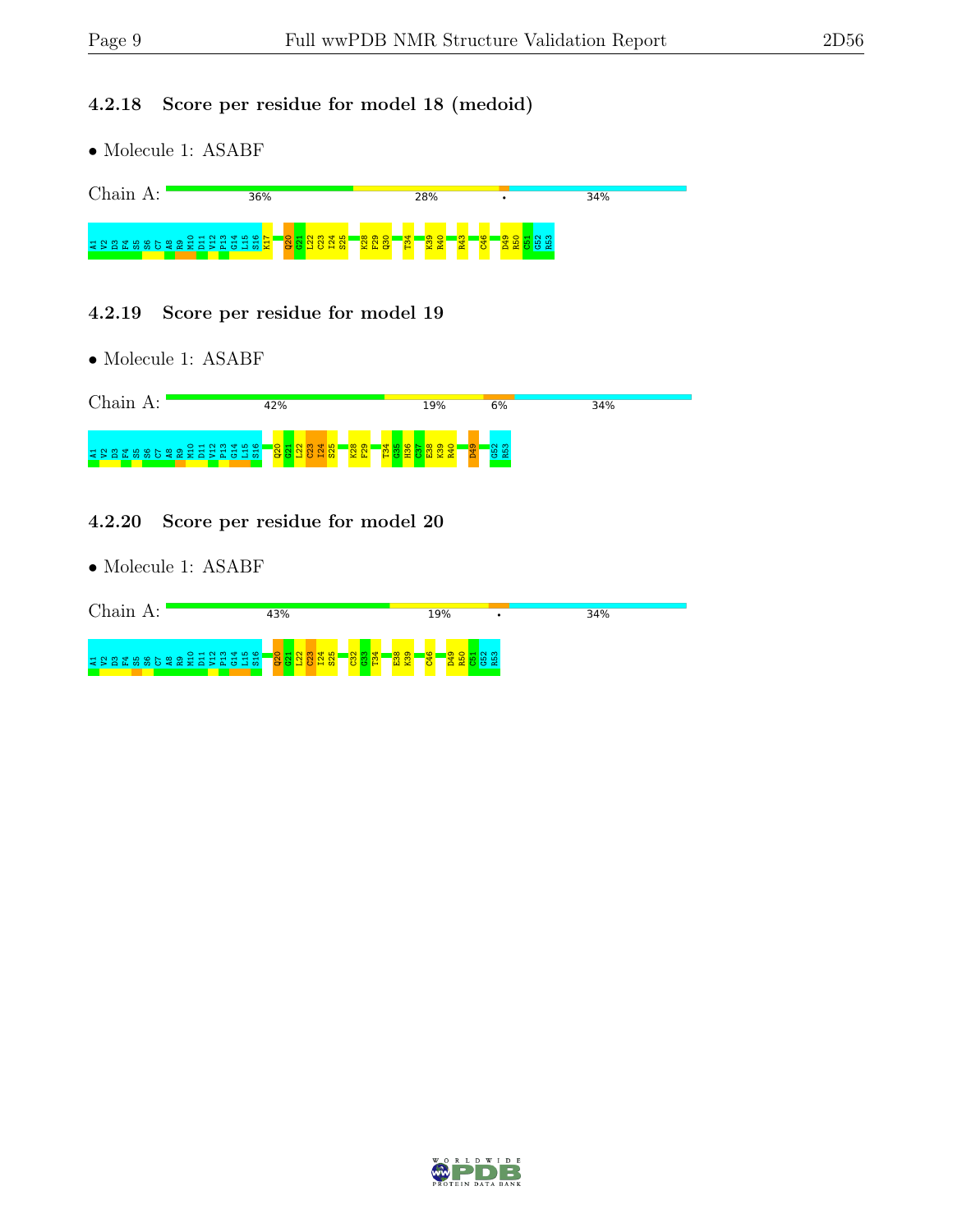# 5 Refinement protocol and experimental data overview  $(i)$

Of the 100 calculated structures, 20 were deposited, based on the following criterion: structures with the lowest energy.

The following table shows the software used for structure solution, optimisation and refinement.

| Software name   Classification |                    | Version |
|--------------------------------|--------------------|---------|
| <b>CNS</b>                     | structure solution |         |
| $\gamma_{\rm{N}}$ S            | refinement         |         |

No chemical shift data was provided.

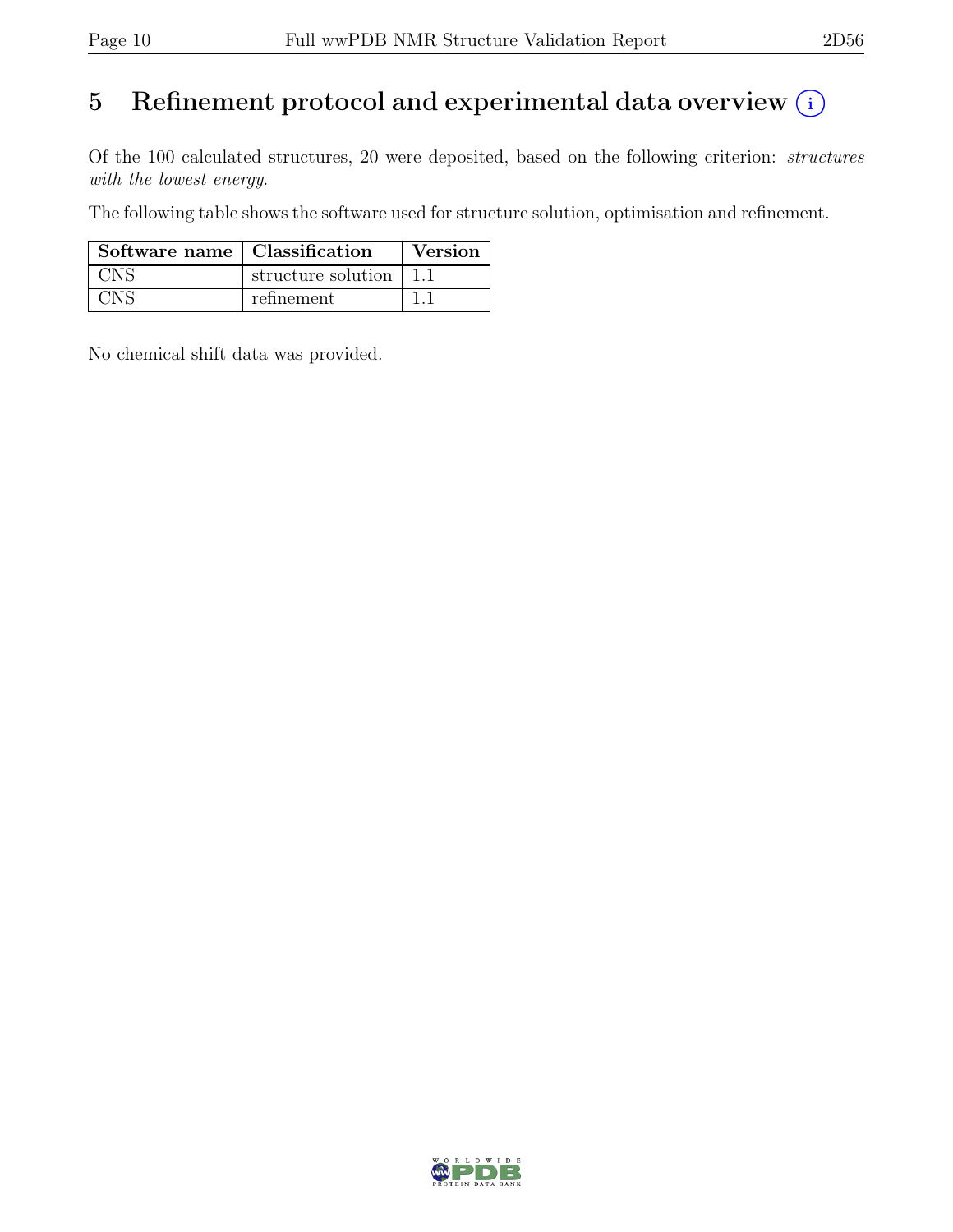# 6 Model quality  $(i)$

# 6.1 Standard geometry  $(i)$

There are no covalent bond-length or bond-angle outliers.

There are no bond-length outliers.

There are no bond-angle outliers.

There are no chirality outliers.

There are no planarity outliers.

## 6.2 Too-close contacts  $(i)$

In the following table, the Non-H and H(model) columns list the number of non-hydrogen atoms and hydrogen atoms in each chain respectively. The H(added) column lists the number of hydrogen atoms added and optimized by MolProbity. The Clashes column lists the number of clashes averaged over the ensemble.

|     |     |      | Mol   Chain   Non-H   H(model)   H(added)   Clashes |      |     |
|-----|-----|------|-----------------------------------------------------|------|-----|
|     |     | 254  | 246                                                 | 245  |     |
| All | All | 5080 | 4920                                                | 4900 | 108 |

The all-atom clashscore is defined as the number of clashes found per 1000 atoms (including hydrogen atoms). The all-atom clashscore for this structure is 11.

| Atom-1           | Atom-2          | $Clash(\AA)$ | Distance(A) | Models         |                |
|------------------|-----------------|--------------|-------------|----------------|----------------|
|                  |                 |              |             | Worst          | Total          |
| 1: A:34:THR:HG22 | 1:A:49:ASP:O    | 0.81         | 1.74        | 20             | 20             |
| 1:A:22:LEU:HD12  | 1: A:23: CYS:N  | 0.67         | 2.05        | 18             | 19             |
| 1: A:24: ILE: O  | 1:A:24:ILE:HD13 | 0.62         | 1.95        | 9              | 5              |
| 1:A:20:GLN:O     | 1:A:24:ILE:HG22 | 0.58         | 1.99        | 15             | 20             |
| 1:A:24:ILE:HD13  | 1: A:24: ILE:C  | 0.57         | 2.19        | 1              | 5              |
| 1: A:24: ILE: C  | 1:A:24:ILE:HD13 | 0.55         | 2.21        | 14             | $\overline{2}$ |
| 1:A:24:ILE:HD13  | 1: A:24: ILE: O | 0.53         | 2.03        | 6              | $\overline{2}$ |
| 1:A:24:ILE:HG23  | 1: A:25: SER: N | 0.48         | 2.23        | 3              | 20             |
| 1: A:36: HIS:O   | 1:A:47:VAL:HG22 | 0.47         | 2.10        | 13             | $\overline{2}$ |
| 1:A:22:LEU:HD12  | 1: A:22:LEU:C   | 0.46         | 2.30        | 17             | $\mathbf{1}$   |
| 1:A:47:VAL:O     | 1:A:47:VAL:HG23 | 0.45         | 2.12        | $\overline{2}$ | 1              |
| 1:A:24:ILE:HD12  | 1: A:35: GLY: H | 0.44         | 1.73        | 17             | $\mathbf{1}$   |
| 1:A:38:GLU:HG3   | 1:A:47:VAL:HG21 | 0.43         | 1.88        | 5              | 1              |
| 1: A:24: ILE:C   | 1:A:24:ILE:CD1  | 0.43         | 2.87        | 1              | 6              |

All unique clashes are listed below, sorted by their clash magnitude.

Continued on next page...

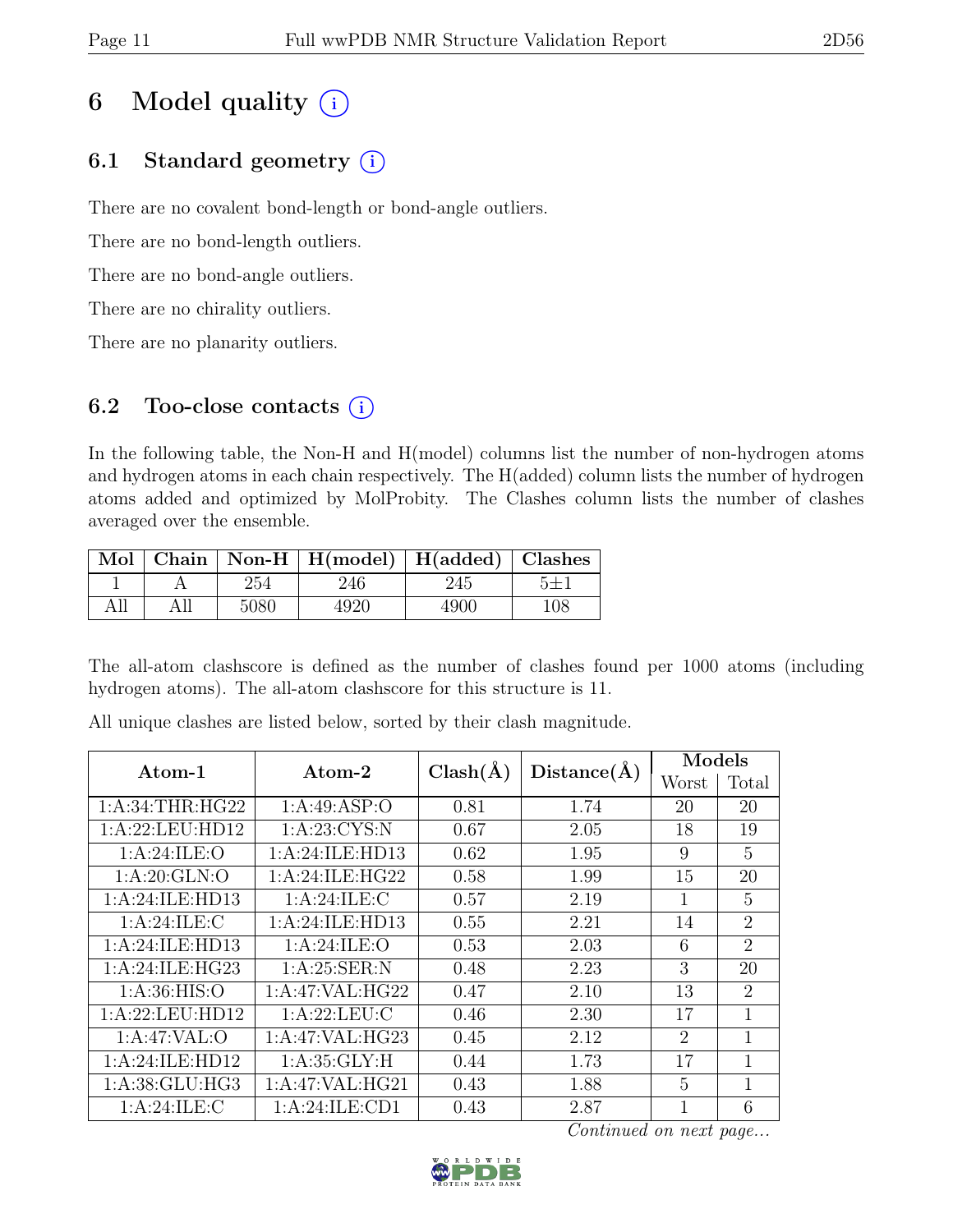| Atom-1           |                                        | $Clash(\AA)$ |                | <b>Models</b> |       |
|------------------|----------------------------------------|--------------|----------------|---------------|-------|
|                  | Atom-2                                 |              | Distance $(A)$ | Worst         | Total |
| 1: A:34:THR:HB   | 1: A:50: ARG:HB2                       | 0.41         | 1.92           | 17            |       |
| 1: A:34:THR:N    | 1:A:50:ARG:HB2                         | 0.40         | 2.31           | 20            |       |
| 1: A:24:ILE: CG2 | $1 \cdot A \cdot 25 \cdot SER \cdot N$ | 0.40         | 2.85           |               |       |

Continued from previous page...

## 6.3 Torsion angles  $(i)$

#### 6.3.1 Protein backbone  $(i)$

In the following table, the Percentiles column shows the percent Ramachandran outliers of the chain as a percentile score with respect to all PDB entries followed by that with respect to all NMR entries. The Analysed column shows the number of residues for which the backbone conformation was analysed and the total number of residues.

|     | $Mol$   Chain | Analysed         | Favoured           | Allowed                                            | Outliers | Percentiles |    |  |
|-----|---------------|------------------|--------------------|----------------------------------------------------|----------|-------------|----|--|
|     |               | $35/53(66\%)$    | $30\pm1(86\pm2\%)$ | $\vert 5\pm 1 (14\pm 2\%) \vert 0\pm 0 (0\pm 1\%)$ |          | 54          | 85 |  |
| All |               | $700/1060(66\%)$ | $604~(86\%)$       | $95(14\%)$                                         | $(0\%)$  | 54          | 85 |  |

All 1 unique Ramachandran outliers are listed below.

|  |      |       | Mol   Chain   Res   Type   Models (Total) |
|--|------|-------|-------------------------------------------|
|  | - 32 | t CYS |                                           |

#### 6.3.2 Protein sidechains  $(i)$

In the following table, the Percentiles column shows the percent sidechain outliers of the chain as a percentile score with respect to all PDB entries followed by that with respect to all NMR entries. The Analysed column shows the number of residues for which the sidechain conformation was analysed and the total number of residues.

| Mol | Chain | Analysed     | Rotameric                              | Outliers    |             | Percentiles |
|-----|-------|--------------|----------------------------------------|-------------|-------------|-------------|
|     |       | 29/43(67%)   | $22\pm2(75\pm6\%)$   $7\pm2(25\pm6\%)$ |             | $\boxed{2}$ | 24          |
| All |       | 580/860(67%) | 433 $(75%)$                            | 147 $(25%)$ |             | 24          |

All 20 unique residues with a non-rotameric sidechain are listed below. They are sorted by the frequency of occurrence in the ensemble.

|  |    | Mol   Chain   Res   Type   Models (Total) |
|--|----|-------------------------------------------|
|  | 39 |                                           |
|  |    |                                           |

Continued on next page.

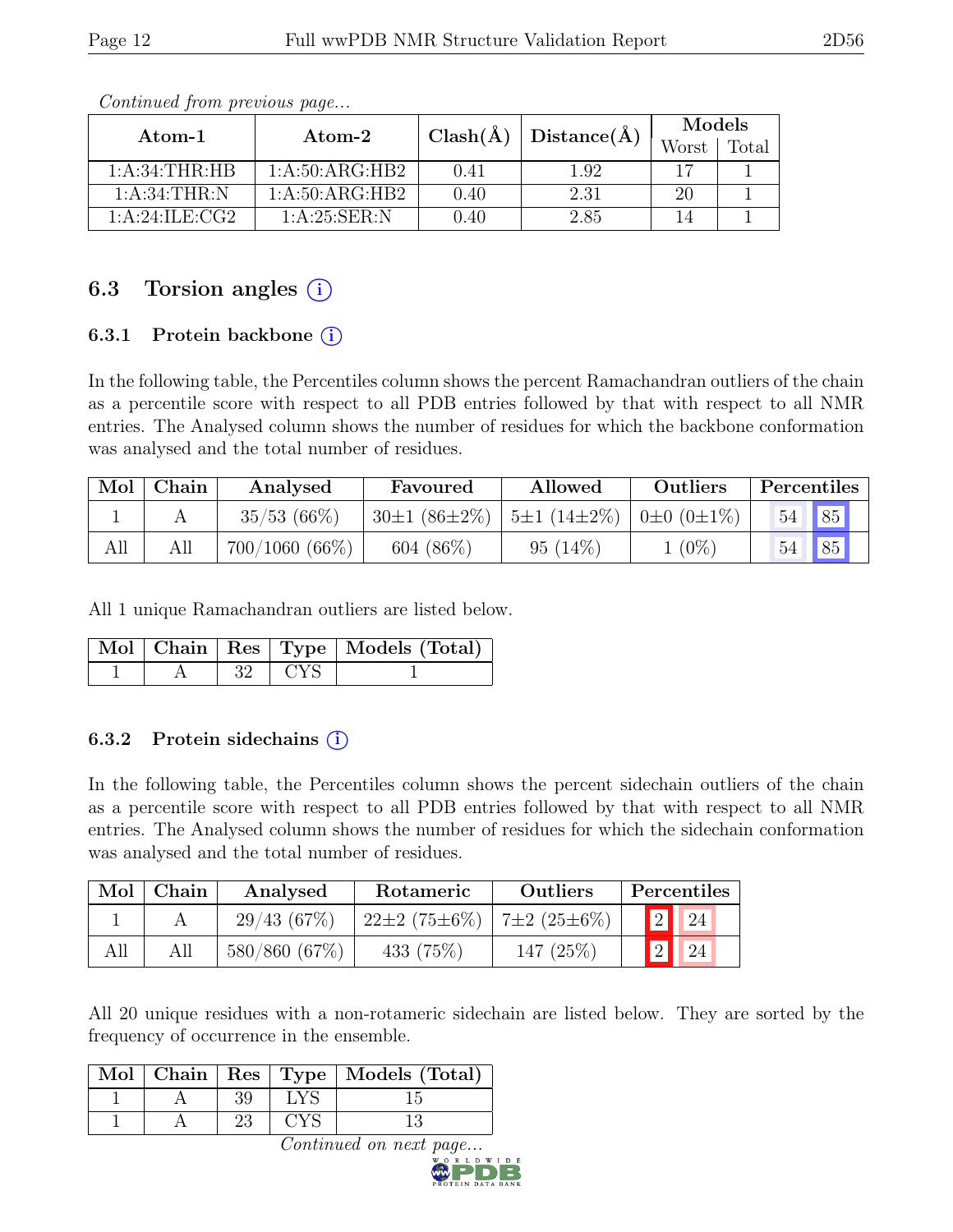|--|

| Mol            | Chain            | Res             | <b>Type</b> | Models (Total) |
|----------------|------------------|-----------------|-------------|----------------|
| 1              | А                | 46              | <b>CYS</b>  | 13             |
| $\mathbf{1}$   | А                | 29              | PHE         | 12             |
| $\mathbf 1$    | $\overline{A}$   | 17              | <b>LYS</b>  | 11             |
| $\mathbf 1$    | $\boldsymbol{A}$ | 43              | $\rm{ARG}$  | 11             |
| $\mathbf{1}$   | $\overline{A}$   | $38\,$          | <b>GLU</b>  | 10             |
| $\mathbf 1$    | $\boldsymbol{A}$ | 28              | <b>LYS</b>  | 9              |
| $\mathbf{1}$   | $\overline{A}$   | 40              | $\rm{ARG}$  | 8              |
| $\mathbf{1}$   | $\overline{A}$   | 49              | <b>ASP</b>  | $\overline{8}$ |
| $\mathbf{1}$   | А                | 24              | ILE         | $\overline{7}$ |
| $\mathbf 1$    | $\overline{A}$   | $\overline{36}$ | <b>HIS</b>  | $\overline{7}$ |
| $\mathbf{1}$   | А                | 50              | $\rm{ARG}$  | 4              |
| $\mathbf{1}$   | А                | 30              | <b>GLN</b>  | $\overline{4}$ |
| $\mathbf{1}$   | $\overline{A}$   | 25              | <b>SER</b>  | 3              |
| $\mathbf{1}$   | $\boldsymbol{A}$ | 31              | ASN         | 3              |
| $\mathbf{1}$   | $\overline{A}$   | 20              | GLN         | 3              |
| $\mathbf{1}$   | $\boldsymbol{A}$ | 37              | <b>CYS</b>  | $\overline{2}$ |
| $\mathbf{1}$   | А                | 26              | <b>SER</b>  | $\overline{2}$ |
| $\overline{1}$ | А                | 32              | <b>CYS</b>  | $\overline{2}$ |

Continued from previous page...

#### 6.3.3 RNA  $(i)$

There are no RNA molecules in this entry.

### 6.4 Non-standard residues in protein, DNA, RNA chains (i)

There are no non-standard protein/DNA/RNA residues in this entry.

## 6.5 Carbohydrates  $(i)$

There are no monosaccharides in this entry.

## 6.6 Ligand geometry  $(i)$

There are no ligands in this entry.

### 6.7 Other polymers  $(i)$

There are no such molecules in this entry.

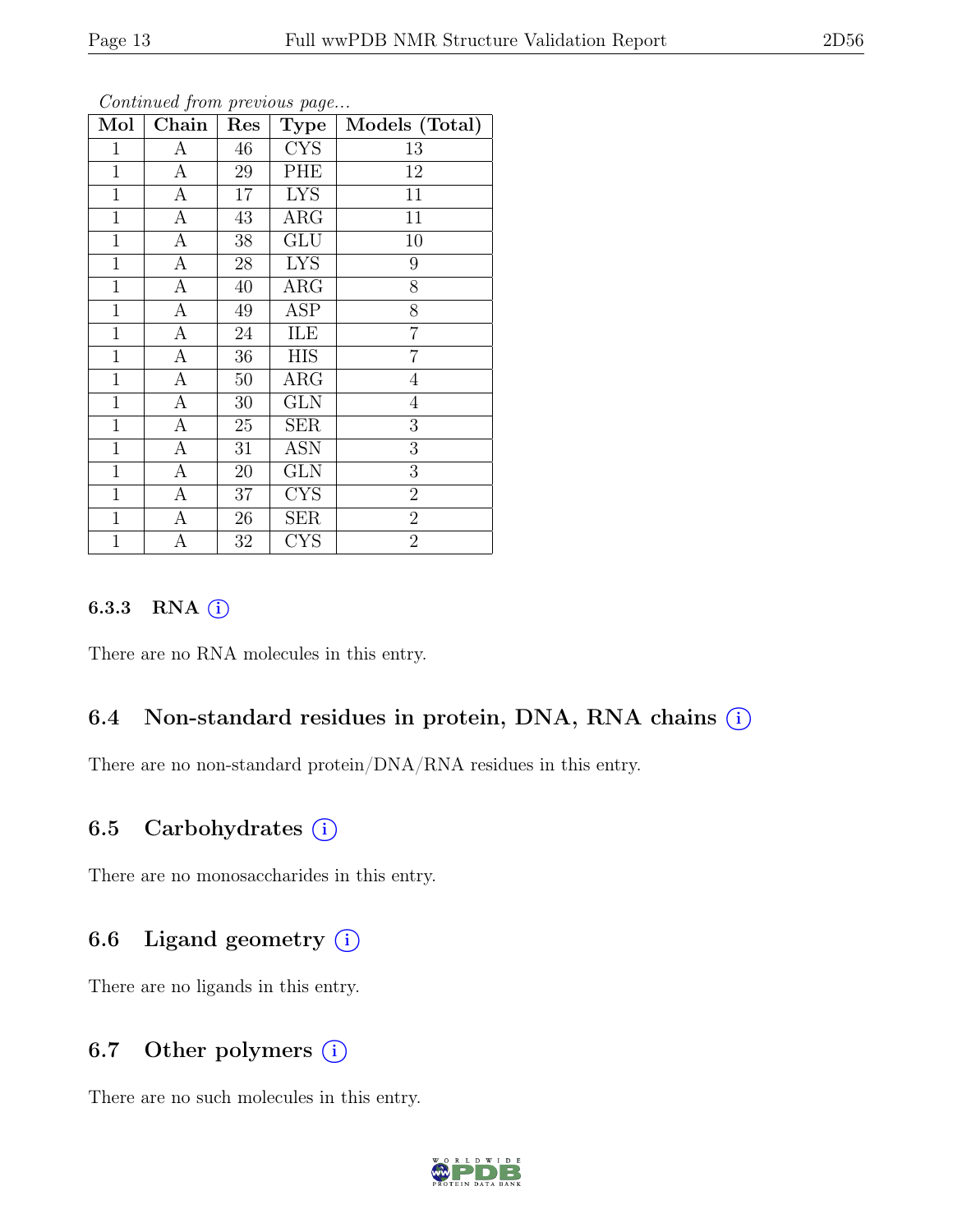# 6.8 Polymer linkage issues (i)

There are no chain breaks in this entry.